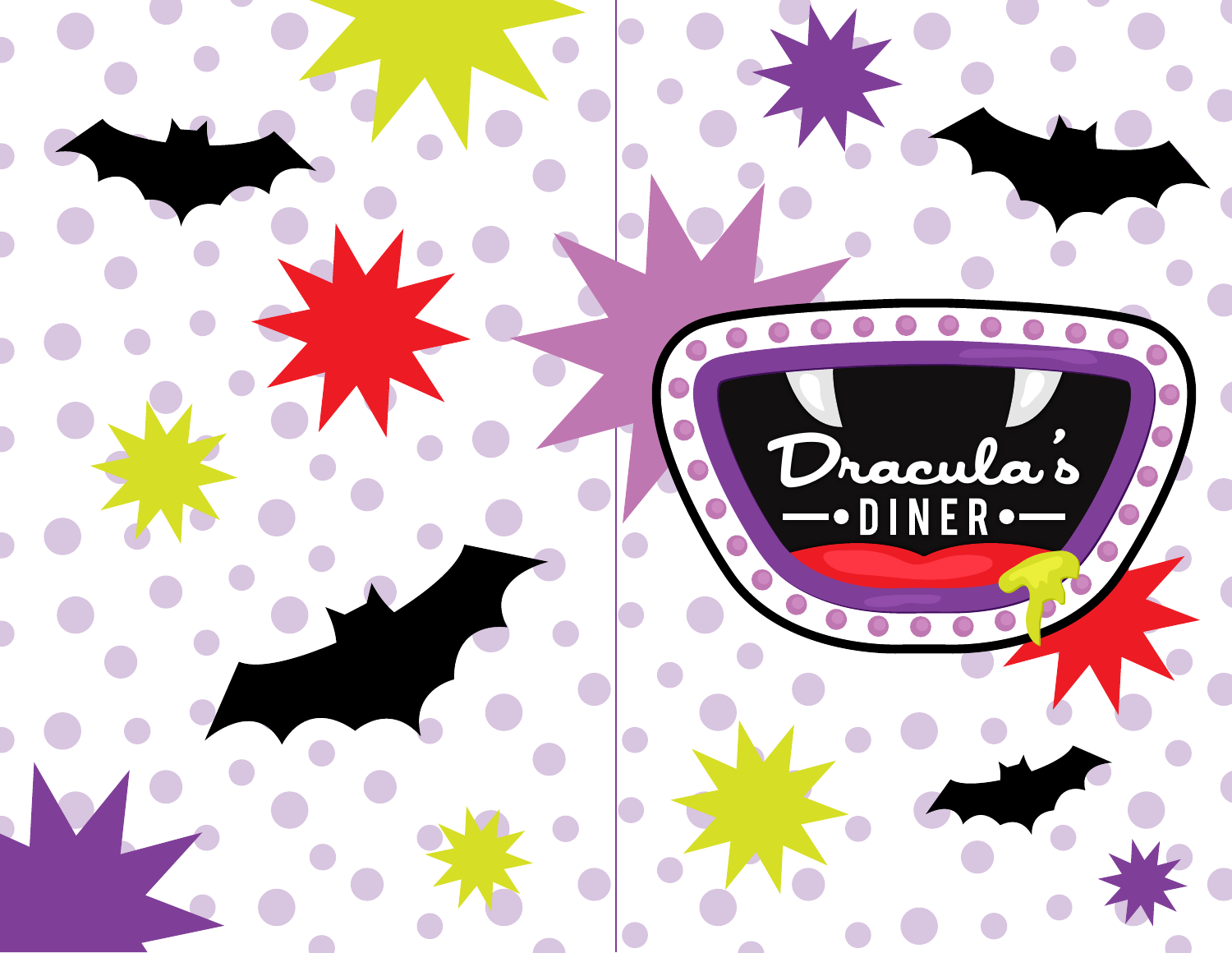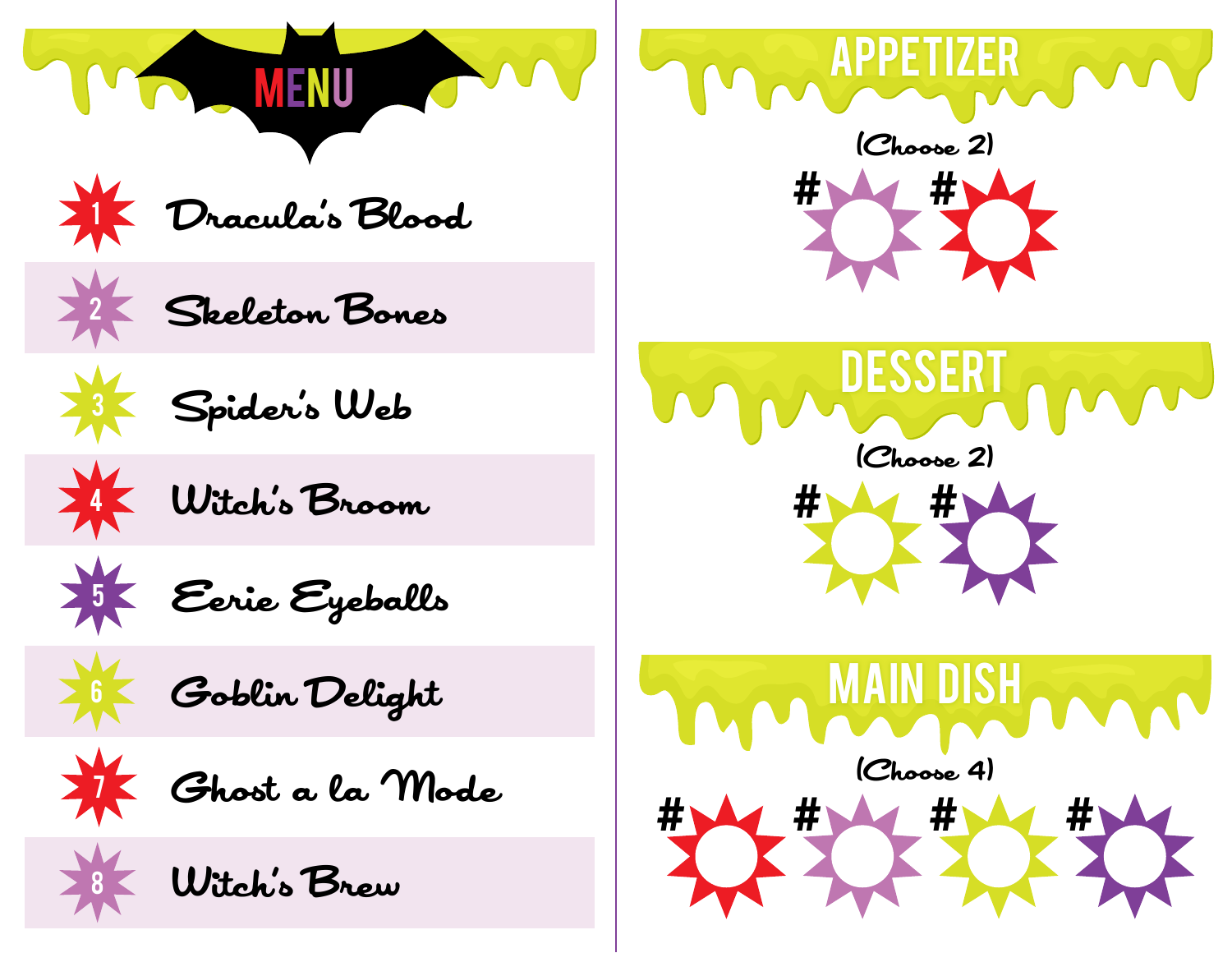## THIS DOWNLOAD IS FOR PERSONAL USE ONLY!

Please do not share this design with anyone else or give this design out via email or any other way. We would greatly appreciate it if you would direct those who may be interested back to www.thedatingdivas.com.



Iracula's  $\mathcal B$ lood  $\equiv$ 

 $S$ keleton Bones  $=$ 

 $S$ pider's Web  $=$ 

Witch's Broom =

 $55 = 2$ yeballs =

Goblin Delight =

**7 G**host a la Mode =

 $W$ itch's  $B$ rew  $=$ 

Dracula' s

Instructions: This Halloween, let your family order dinner at Dracula's Diner. But this menu is not like other menus! They will not know what they're ordering. Instead of the actual food items, you'll be using Halloween code words.

To begin, decide what you would like to serve for the meal. And then assign each item to a code word on your "cheat sheet." For example:

> Dracula's Blood = Fork Skeleton Bones = Spoon Spider's Web = Napkin Witch's Broom = Main Dish Eerie Eyeballs = Side Dish Goblin Delight = Side Dish Ghost a la Mode = Drink Witch's Brew = Dessert

Have each person "order" dinner by filling out their menu, making sure they use each of the 8 different items only once. Then use your "cheat sheet" to serve each person their courses. One person may get a napkin and dessert for an appetizer, while another gets a fork and a drink for dessert.

At Dracula's Diner- anything goes!

Designed exclusively for **TheDatingDivas.com** by Strawberry Mommycakes www.strawberrymommycakes.com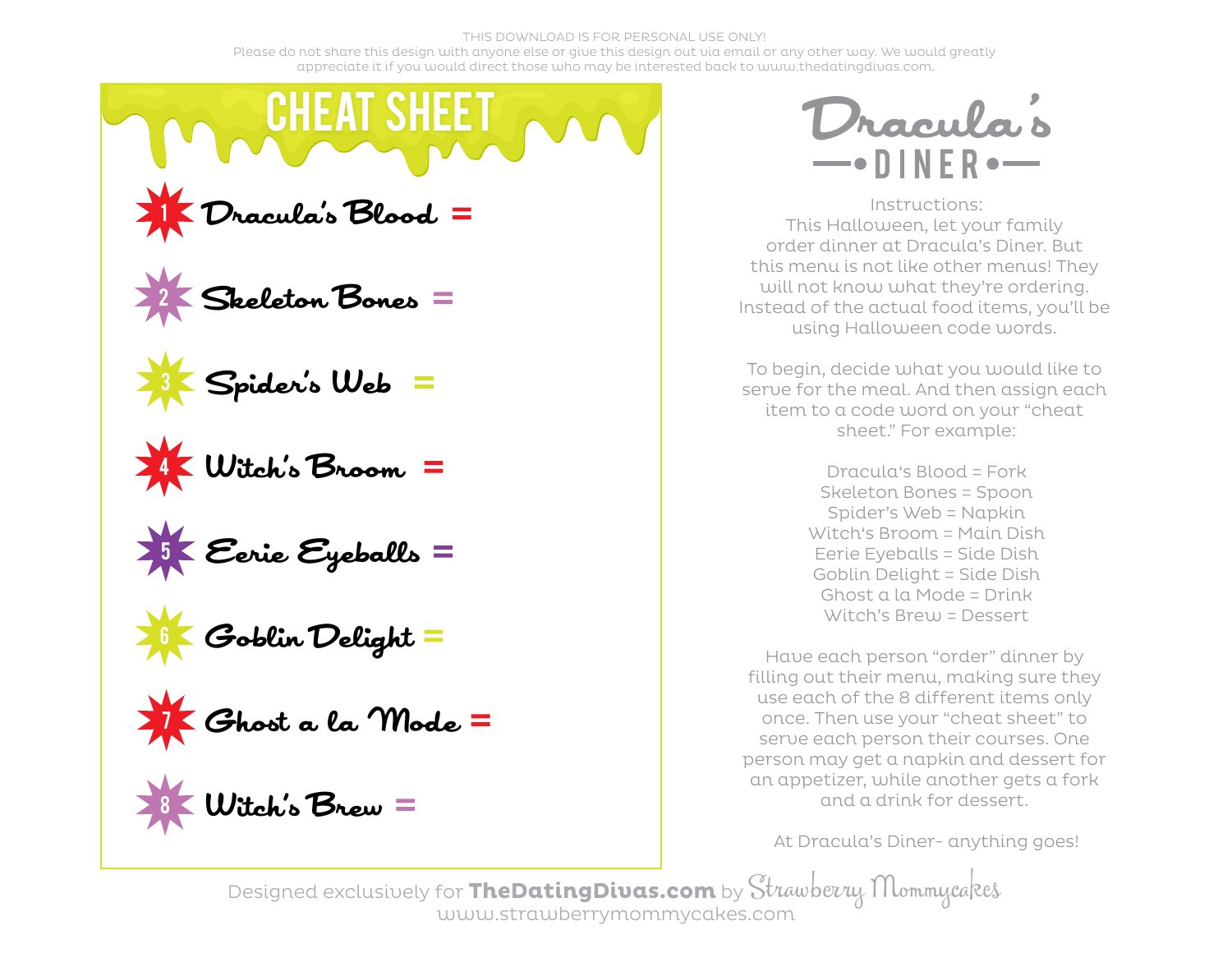